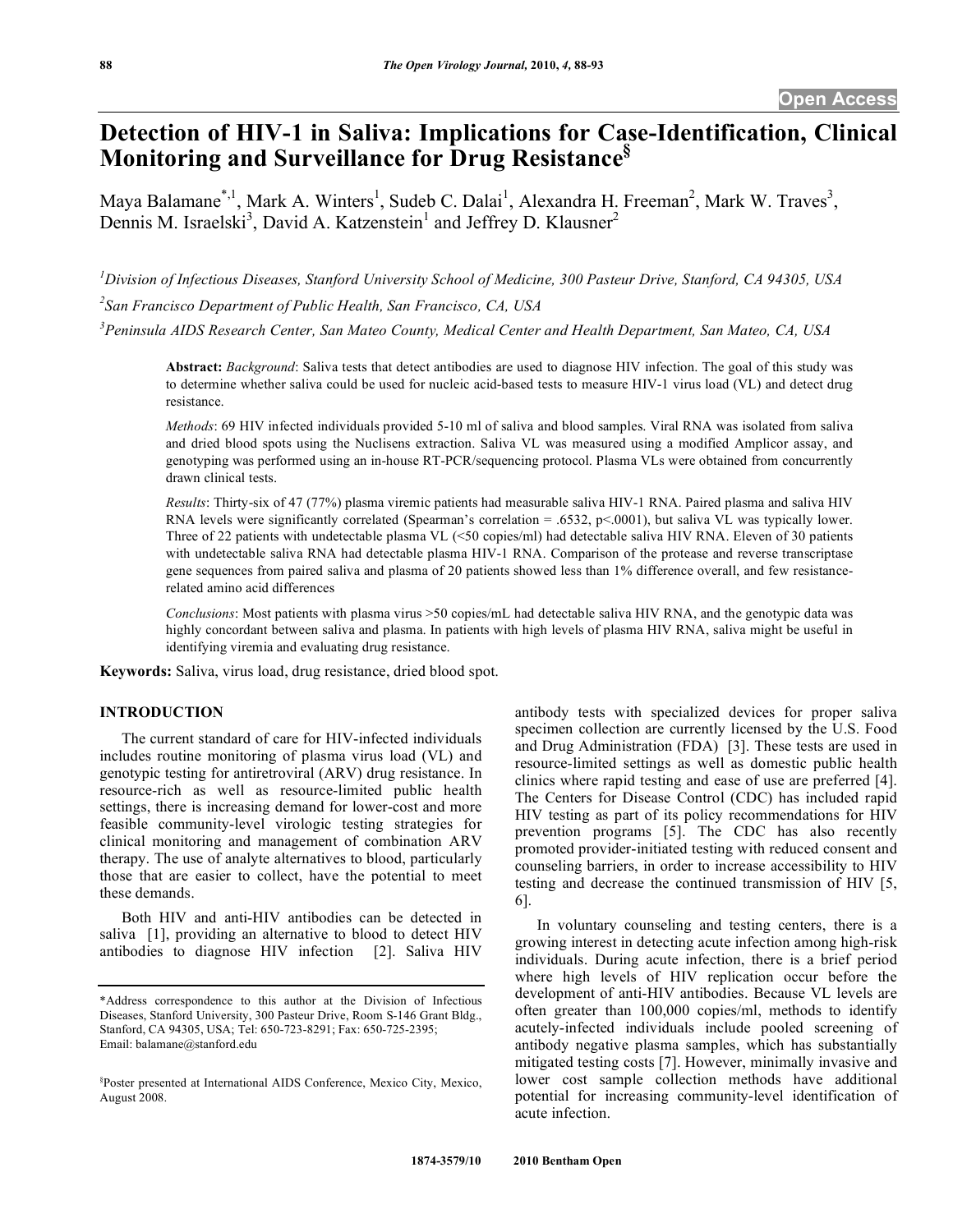VL and drug resistance testing using saliva can help meet the increasing demands to identify acute seroconverters, identify transmitted drug resistance in public health screening for acute infection, and scale up community-based treatment monitoring. Although saliva has been successfully used for antibody testing and for field diagnosis of HIV infection, the feasibility of nucleic acid testing to both detect acute infection and to monitor individuals receiving ARV treatment has not been thoroughly examined. We investigated the feasibility of using saliva to detect and quantify HIV-1 RNA and to genotype HIV-1.

### **METHODS AND MATERIALS**

### **Study Population**

 Sixty-nine HIV infected individuals were enrolled in this study under informed consent: 40 recruited from the San Francisco City Clinic (approved by the UCSF Committee for Human Research) and 29 from the Peninsula AIDS Research Consortium clinic at the San Mateo County AIDS Program (approved by the Mills-Peninsula/San Mateo Clinical Research Committee IRB). These were patients attending clinic for HIV care or sexually transmitted disease services. Among 40 patients at the San Francisco City Clinic, a questionnaire was administered for inclusion and exclusion purposes. Questions included presence of oral ulcers or sores, current bleeding in mouth, and whether there was eating, drinking, brushing teeth, flossing or smoking in the past hour prior to saliva collections. A yes answer to any of the questions excluded the individual from participating in the study.

## **Sample Collection**

 Patients provided 5-10 ml of saliva by spitting into a sterile cup. Dried blood spots (DBS) were prepared from finger sticks onto Whatman 903 filter paper (approximately 50ul per DBS) and dried for several hours at room temperature prior to packaging and transporting to the processing lab. Saliva was frozen in the clinic and transported to the testing lab on dry ice. Both DBS and saliva were stored at -70c for up to two weeks prior to testing.

## **Sample Processing**

## *RNA Extraction from Saliva and DBS*

 HIV-1 RNA plasma VLs were obtained from concurrently drawn clinical tests (Roche AMPLICOR HIV-1 Monitor assay, version 1.5), when available, or performed in house from DBS. Sixty-four virus loads were obtained from plasma while 5 were obtained from DBS. Saliva was homogenized (500uL) and centrifuged at 800g for 10 min to pellet debris, and the resulting supernatant was ultra centrifuged at 23,885 x g for 30 min to pellet virus to match the identical ultracentrifugation performed to pellet virus in corresponding patient plasma samples. The pellet was resuspended in 9mL of Nuclisens lysis buffer. For DBS, spots were placed directly into 9mL of Nuclisens lysis buffer and agitated for 2 hours at room temperature. The Roche Amplicor internal quantification standard (QS) was added to each saliva or DBS sample dissolved in lysis buffer, and RNA extraction completed according to the Nuclisens protocol (Biomerieux, Durham NC, USA). From this point, HIV VL was quantified using the ultrasensitive Roche

AMPLICOR HIV-1 Monitor assay, version 1.5 (Roche Molecular Diagnostics, Branchberg NJ, USA), according to the manufacturer's instructions. DBS VL values were adjusted to account for sample volume input (50ul DBS). All VL values were normalized to 1 ml of fluid and expressed as RNA copies per ml. The lower limit of quantification was defined as 50 RNA copies/ml.

# *Genotyping and Sequence Analysis*

 Genotyping was performed on samples with a VL greater than 200 copies/ml as previously described [8] when sufficient sample was available. Drug resistance mutations were identified using the Stanford HIV Drug Resistance Database (http://HIVDB.stanford.edu). Sequences were aligned with ClustalW [9] and a best-fit nucleotide substitution model was estimated using the program Modeltest [10] and manual examination in PAUP [11]. A maximum likelihood (ML) phylogenetic tree (Fig. **1**) was constructed under this model with the program PhyML. Genetic distances between paired saliva and plasma sequences were estimated from this tree.

## **RESULTS**

#### **Validation of VL Determination from DBS and Saliva**

 Virus spiking experiments were performed to determine the best method for isolating RNA from saliva. High VL HIV-1 plasma of known copy was diluted to 50,000 copies/mL, 10,000 copies/mL and 2,000 copies/mL in normal human plasma and saliva. HIV-1 RNA was successfully recovered from saliva and plasma using Ultrasensitive Roche AMPLICOR HIV-1 Monitor assay Extraction or the Ultrasensitive Nuclisens Extraction Kit. However, the Roche QS was not efficiently recovered from saliva using the Amplicor extraction method [12] (data not shown), resulting in inaccurate VL measurements. The Ultrasensitive Nuclisens Kit was able to recover both HIV-1 and QS from spiked plasma and saliva as well as negative control samples with equal efficiency, and this method was used to extract RNA for both VL and genotype determinations.

 In five cases, the timing and location of specimen acquisition did not include an appropriate plasma sample for VL determination. In these cases, DBS were assayed to determine plasma VL. To validate the use of DBS to measure VL, matched pairs of plasma and DBS were collected from 32 subjects, and VL (median DBS VL=5419, range=49-3,301,925copies/mL) determined on each specimen as described in Materials and Methods. Results (Fig. **2a**) indicate a significant correlation between plasmaderived and DBS derived VL values (p<0.0001). There was a median  $0.18 \log_{10}$  RNA copies/ml difference between plasma and DBS VL values. Based on the strong correlation and small differences between plasma and DBS VL, the five subjects with DBS-derived VL measurements were included in the study.

#### **Saliva Virus Load**

 Overall, HIV-1 RNA was detected in 47 of 69 (68%) plasma and 39 of 69 (56%) saliva specimens. Of the 47 subjects with plasma viremia (median 22,514 copies/ml, range 68 to 1,244,229 copies/ml); 36 patients (77%) had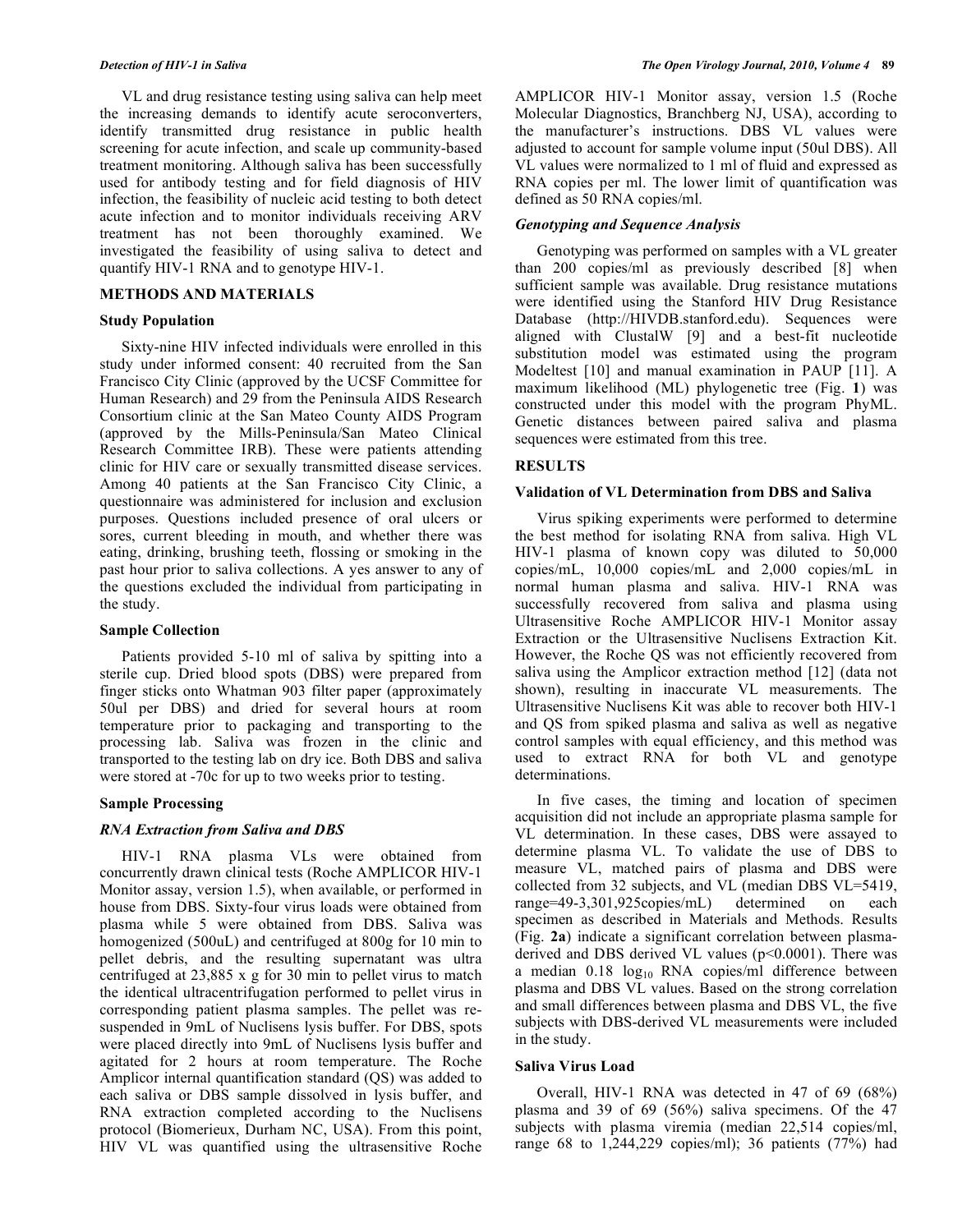measurable HIV RNA in saliva (median 75 copies/ml, range 52 to 141,621 copies/ml). There was a significant correlation between plasma and saliva VL in these subjects (Fig. **2b**, p<.0001). Patients with detectable saliva VL had a median plasma VL of 33,530 copies/ml, range 0 to 1,244,229 copies/ml. Patients without detectable saliva had a median plasma VL of 0 copies/ml, and range 0 to 109,000 copies/ml Plasma VLs were higher than saliva VL levels by an average 0.9  $log_{10}$  RNA copies/ml. Two subjects exhibited a higher VL in saliva than in plasma, while three subjects had detectable HIV-1 RNA in saliva but had undetectable plasma VL.



**Fig. (1).** Maximum likelihood phylogenetic tree of HIV-1 protease and reverse transcriptase genes comparing blood and saliva samples. (942 nucleotides total; PR codons 22-99 and RT codons 1- 238).





**Fig. (2a).** Correlation of plasma HIV-1 RNA with DBS HIV-1 RNA.



**Fig. (2b).** Correlation of plasma HIV-1 RNA with saliva HIV-1 RNA.

## **Sequence Conservation and Drug Resistance Between Plasma and Saliva**

 To our knowledge, there is no previous literature reporting the sequencing of the *gag-pol* gene of HIV-1 from saliva specimens. A *gag-pol* fragment of nearly 1,000 base-pairs was sequenced from both plasma and saliva in 20 subjects. A phylogenetic tree showed that saliva and plasma sequences within individuals were 1) closely related (average genetic distance 0.0043 nucleotide substitutions/site; range 0.0011- 0.0196); 2) highly concordant (average genotypic concordance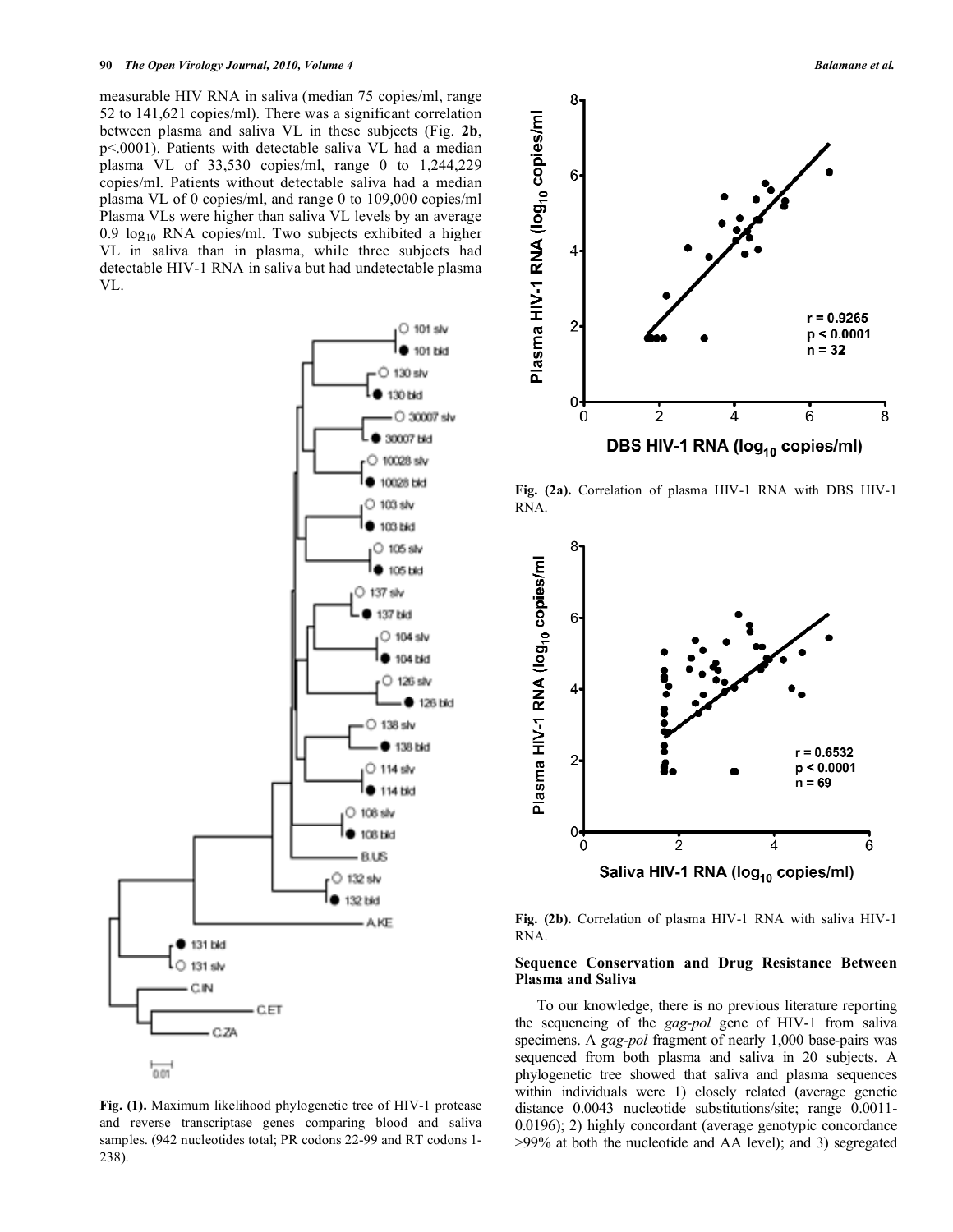|         |                    |             | Protease      |                    | <b>Reverse Transcriptase</b> |                     |
|---------|--------------------|-------------|---------------|--------------------|------------------------------|---------------------|
| Patient | <b>Current ARV</b> | Past ARV    | <b>Saliva</b> | <b>Blood</b>       | Saliva                       | <b>Blood</b>        |
| 101     | no                 | no          | none          | none               | none                         | none                |
| 103     | no                 | no          | none          | L10I               | D67N                         | none                |
| 104     | no                 | no          | A71AV         | <b>A71AV, L10I</b> | none                         | none                |
| 105     | no                 | no          | none          | none               | none                         | none                |
| 108     | no                 | no          | none          | L10I               | none                         | none                |
| 110     | no                 | yes         | none          | L10I               | none                         | none                |
| 114     | no                 | no          | none          | L10I               | none                         | none                |
| 128     | no                 | no          | none          | none               | none                         | none                |
| 129     | no                 | no          | none          | none               | <b>K103N</b>                 | <b>K103N</b>        |
| 130     | no                 | yes         | none          | none               | none                         | <b>K103N</b>        |
| 131     | no                 | no          | none          | none               | none                         | none                |
| 132     | no                 | no          | L10I          | L10I               | none                         | none                |
| 137     | no                 | no          | L10I          | L10I               | none                         | none                |
| 138     | no                 | no          | none          | L10I               | none                         | none                |
| 141     | no                 | no          | none          | none               | none                         | none                |
| 10047   | unavailable        | unavailable | none          | none               | none                         | none                |
| 30007   | unavailable        | n/a         | none          | A71V               | V118I                        | none                |
| 123     | yes                | yes         | none          | none               | none                         | none                |
| 126     | yes                | yes         | none          | none               | T215S, G190A                 | T215S, G190A, E138A |
| 10028   | yes                | n/a         | none          | none               | V108I                        | V108I               |

**Table 1. Protease and Reverse Transcriptase Mutations** 

by subject. Thirteen subjects had genotypic resistance mutations in either plasma, saliva, or both (Table **1**). In the protease (PR) gene, nine patients had minor resistance mutations (L10I, A71AV and A71V) with no major resistance mutations. Discordance in the presence of PR mutations between plasma and saliva was found in five subjects; in each case a minor PR mutation was found in the plasma that was not present in saliva. In the reverse transcriptase (RT) region, six patients were found to harbor resistance mutations (D67N, K103N, V108I, V118I, E138A, G190A and the revertant mutation T215S). Differences in RT resistance mutations were seen between plasma and saliva genotypes in four of six subjects; in two subjects mutations were identified in saliva but not plasma, and in two subjects mutations were found in plasma but not in saliva. In the PR gene 7/19 sequences demonstrated at least one difference between saliva and plasma in polymorphic residues associated with protease inhibitor resistance (secondary or minor mutations), while 4/19 RT sequences differed at major drug resistance codons.

# **DISCUSSION**

 Previous studies have shown that non-plasma samples, including oral transudate, urine, and DBS, are appropriate analytes for the detection of antibodies to HIV to diagnose HIV infection [2]. As a candidate diagnostic analyte, saliva can be easily obtained at lower cost and without the discomfort, invasiveness, and subsequent risks associated

with needle use and disposal in conventional phlebotomy. Similarly, DBS provide an alternative means of blood collection for VL testing [13]. We have found that among public health clinic patients, HIV-1 RNA could be successfully isolated, extracted, reverse transcribed and amplified from a relatively small volume of saliva (500ul). Comparison of viral RNA detection and quantification from saliva and plasma demonstrated that most subjects (83%) with more than 1,000 RNA copies/ml in plasma had detectable viral RNA in their oral secretions (Table **2a**).

**Table 2a. Presence of HIV-1 RNA in Saliva at Different Plasma RNA levels (n=81)** 

| Plasma<br>Virus Load        | # Subjects | No. Subjects with<br><b>Detectable Saliva RNA</b> |
|-----------------------------|------------|---------------------------------------------------|
| 100,000-1,200,000           | 11         | 10(91%)                                           |
| 10,000-99,999               | 20         | 17(85%)                                           |
| 1,000-9,999                 | 10         | 7(70%)                                            |
| 50-999                      | 6          | 2(33%)                                            |
| < 50                        | 22         | 3(14%)                                            |
| <b>HIV Negative Control</b> | 12         | $0(0\%)$                                          |

 Comparison of DBS and plasma for the detection and quantification of HIV-1 RNA showed good correlation (Fig.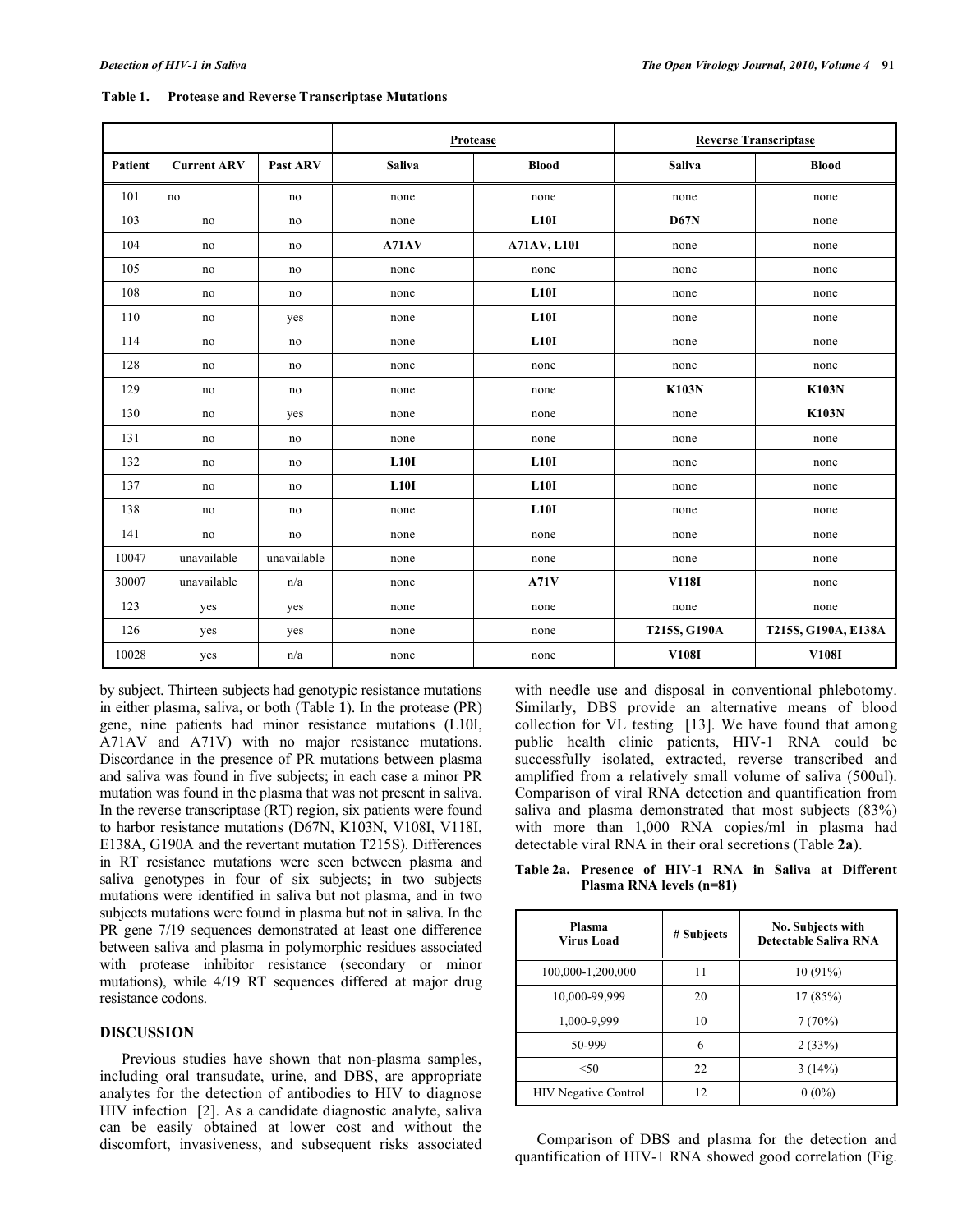**2a**). This is consistent with a growing literature in which dried blood spots have been evaluated in comparison to plasma [14]. As expected from previous studies [15, 16], VL in saliva contained less HIV-1 RNA compared to plasma, however most viremic patients in our study had detectable saliva RNA. Overall, the sensitivity of saliva VL was found to be 77% compared to plasma (Table **2b**). Sensitivity could be low for technical or biological reasons. There might not be any HIV present in the saliva compartment for some patients due to no localized replication. While this sensitivity may be insufficient to monitor patients on suppressive ARV, the high proportion of saliva RNA-positivity when plasma VL is higher (95% at plasma VL > 33,500 copies/ml) may make saliva a suitable analyte for evaluating untreated or acutely-infected individuals.

**Table 2b. Sensitivity of Saliva HIV-1 Virus Load Detection (n=69)** 

|                    | Saliva (95%CI) |
|--------------------|----------------|
| <b>Sensitivity</b> | $.77(.62-.87)$ |

 Although HIV-1 is transmitted through blood, semen, breast milk, and cervical secretions, the evidence for transmissible virus in saliva is less convincing [17]. In the past, researchers have found that VL from non blood sources can be 1 to 2 log values lower than VL from corresponding plasma samples. The relatively low level of virus in saliva (median saliva VL= 75copies/mL) may be one explanation for the apparent infrequency of transmission of virus from saliva [18, 19]. However, transmission rates are higher in other non blood analytes than in saliva regardless of lower VLs in those compartments. There is proposed evidence to suggest existence of anti viral activity in the oral environment preventing HIV-1 transmission [19]. We were surprised to identify three individuals who had detectable saliva VL while having a plasma VL of < 50 copies/ml. In addition we found two individuals with saliva HIV-1 RNA levels (> 20,000 copies/ml) that were 2 to 5-fold greater than their respective plasma levels. It is possible that undetected inflammatory responses in the oral cavity may have increased the VL in the patients' respective saliva. Although multiple studies of HIV-1 RNA in virus particles from nonblood fluids have shown evidence for compartmentalized viral replication [12], in our study, it is unclear if independent replication is occurring in different biological compartments. In the present analysis, differences in the detection and quantification of viral RNA in a small number of subjects suggest that the oral cavity may support compartmental replication and shedding in HIV-infected individuals and these rates of replication may be different for different patients. However, further studies need to be performed to further evaluate this as inflammatory conditions of the mouth were not closely examined.

 Several viral characteristics may be inferred from sequence analysis of HIV RNA including subtype, diversity [20], drug resistance [21] and envelope tropism [22]. Our phylogenetic comparisons of *gag-pol* gene sequences obtained from DBS, plasma and saliva showed considerable sequence homology and provided assurance that samplemix-up or contamination did not occur. These findings are in agreement with previous studies where sequencing of the envelope gene in saliva and plasma was concordant [22]. However, while comparison of plasma and saliva HIV-1 *pol*genes demonstrated only modest overall differences (<1%) in nucleic and amino acid sequences from each compartment, examination of specific codons suggest potentially important differences between saliva and plasma virus. In 8/20 patients, drug-associated resistance mutations in the PR and/or RT gene were found in only one compartment. These differences were primarily found at minor mutation sites in our population of primarily untreated patients, except for one treated patient where a K103N mutation was found in plasma-associated virus but not in saliva. While it is possible that sampling bias may have affected our ability to detect mutations in different compartments, all of the samples genotyped met similar viral load criteria ( $>200$  copies/ml) to be included in the analysis. Our findings of different genotype profiles in plasma *vs* saliva suggest variations in selective pressure between these two compartments. Further analysis of resistance mutations between saliva and plasma in highly ARV experienced patients is needed to further evaluate this hypothesis.

 In summary, saliva may be a useful analyte for detection of HIV-1 when HIV-1 RNA levels are high, such as in acute HIV infection. In monitoring responses to ARV therapy, saliva VL measures have reduced sensitivity and may not accurately reflect VL in plasma, but nevertheless could identify high-level viremia during treatment failure. The use of HIV-1 sequences to monitor drug resistance may be possible, although additional analysis of compartmental differences is needed. Further studies on compartmental differences in HIV viremia and drug resistance can help optimize saliva testing as an alternative analyte for monitoring patients in clinical settings.

#### **ACKNOWLEDGEMENT**

 California HIV Research Program (CHRP) grant: CH05- SMCH-612.

#### **REFERENCES**

- [1] Freel SA, Williams JM, Nelson JA, *et al.* Characterization of human immunodeficiency virus type 1 in saliva and blood plasma by V3-specific heteroduplex tracking assay and genotype analyses. J Virol 2001; 75: 4936-40.
- [2] Hodinka RL, Nagashunmugam T, Malamud D. Detection of human immunodeficiency virus antibodies in oral fluids. Clin Diagn Lab Immunol 1998; 5: 419-26.
- [3] Granade TC, Phillips SK, Parekh B, *et al.* Detection of antibodies to human immunodeficiency virus type 1 in oral fluids: a largescale evaluation of immunoassay performance. Clin Diagn Lab Immunol 1998; 5: 171-5.
- [4] Pascoe SJ, Langhaug LF, Mudzori J, Burke E, Hayes R, Cowan FM. Field evaluation of diagnostic accuracy of an oral fluid rapid test for HIV, tested at point-of-service sites in rural Zimbabwe. AIDS Patient Care STDS 2009; 23: 571-6.
- [5] Advancing HIV prevention: new strategies for a changing epidemic--United States, 2003. MMWR Morb Mortal Wkly Rep 2003; 52: 329-32.
- [6] Roberts KJ, Grusky O, Swanson AN. Outcomes of blood and oral fluid rapid HIV testing: a literature review, 2000-2006. AIDS Patient Care STDS 2007; 21: 621-37.
- [7] Pilcher CD, Fiscus SA, Nguyen TQ, *et al.* Detection of acute infections during HIV testing in North Carolina. N Engl J Med 2005; 352: 1873-83.
- [8] Winters MA, Coolley KL, Girard YA, *et al.* A 6-basepair insert in the reverse transcriptase gene of human immunodeficiency virus